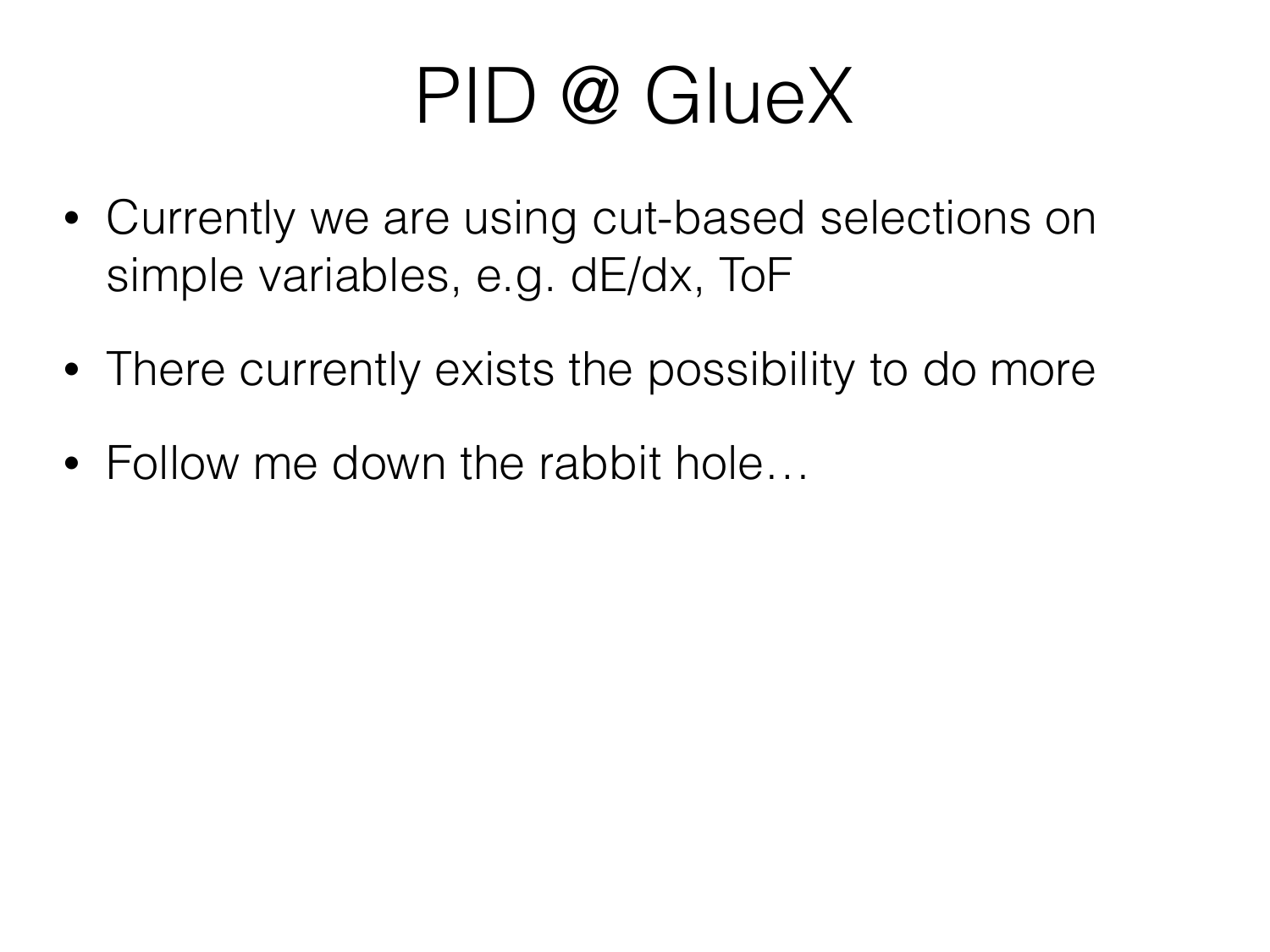//Timing

double t0(void) const{return dTimingInfo->dt0;} double t0 err(void) const{return dTimingInfo->dt0 err; } double t1(void) const; double t1\_err(void) const; DetectorSystem\_t\_t0\_detector(void) const{return dTimingInfo->dt0\_detector;} DetectorSystem t t1 detector(void) const; double Get TimeAtPOCAToVertex(void) const{return dTimingInfo->dTimeAtPOCAToVertex;} unsigned int Get NDF Timing(void) const{return dTimingInfo->dNDF Timing;} double Get ChiSq Timing(void) const{return dTimingInfo->dChiSq Timing; } double Get PathLength(void) const; double measuredBeta(void) const{return Get PathLength()/(29.9792458\*(t1() - t0()));}

//totals for overall PID determination unsigned int Get\_NDF(void) const{return dTimingInfo->dNDF; } double Get\_ChiSq(void) const{return dTimingInfo->dChiSq;} double Get\_FOM(void) const{return dTimingInfo->dFOM; }

//Tracking void Set TrackTimeBased(const DTrackTimeBased\* locTrackTimeBased void Set\_ChiSq\_DCdEdx(double locChiSq, unsigned int locNDF);

#### We are currently using this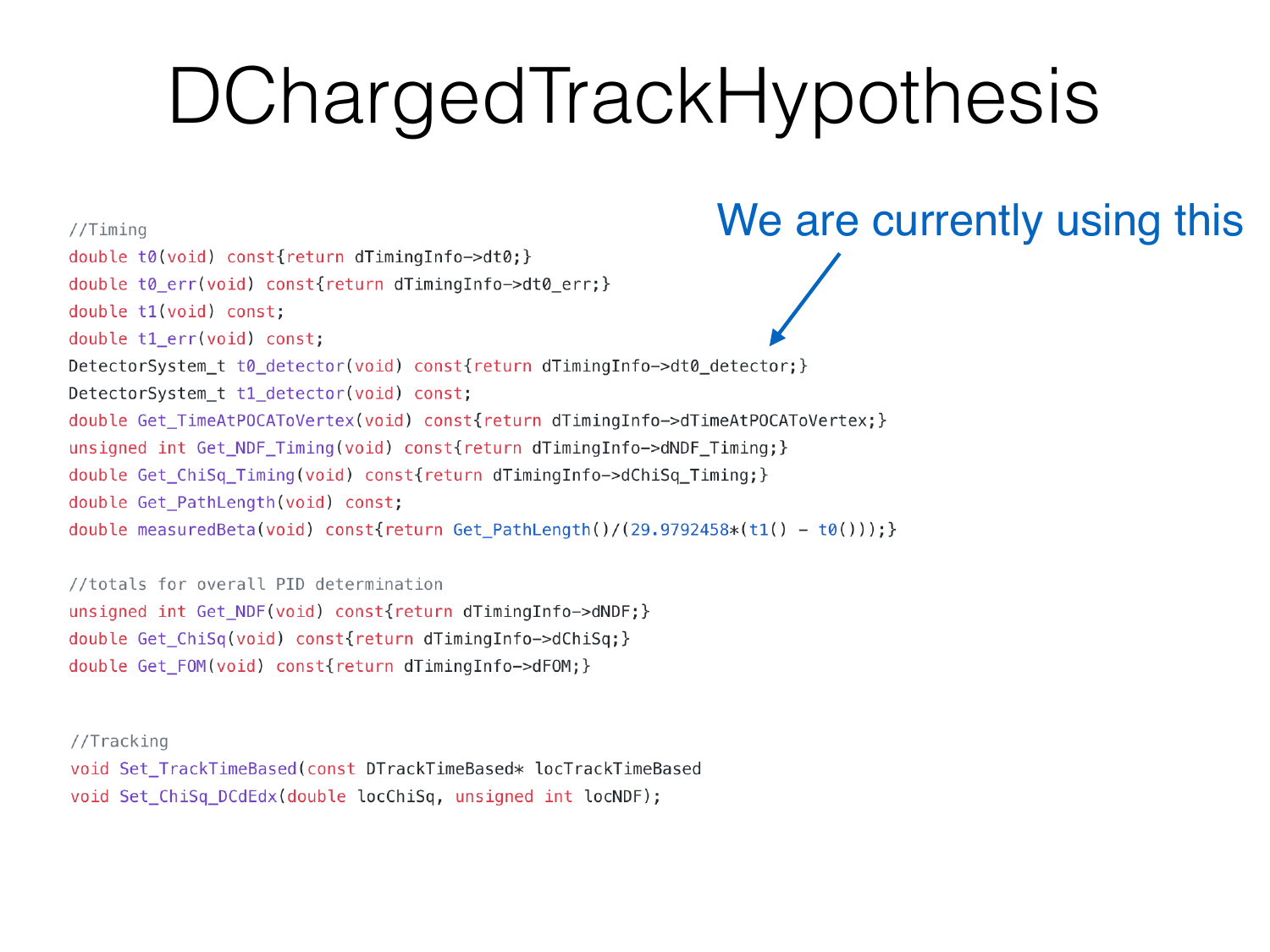//Timing

double t0(void) const{return dTimingInfo->dt0;} double t0 err(void) const{return dTimingInfo->dt0 err; } double t1(void) const: double t1\_err(void) const; DetectorSystem\_t\_t0\_detector(void) const{return dTimingInfo->dt0\_detector;} DetectorSystem t t1 detector(void) const; double Get TimeAtPOCAToVertex(void) const{return dTimingInfo->dTimeAtPOCAToVertex;} unsigned int Get NDF Timing(void) const{return dTimingInfo->dNDF Timing;} double Get ChiSq Timing(void) const{return dTimingInfo->dChiSq Timing; } double Get PathLength(void) const; double measuredBeta(void) const{return Get PathLength()/(29.9792458\*(t1() - t0()));}

//totals for overall PID determination unsigned int Get\_NDF(void) const{return dTimingInfo->dNDF; } double Get\_ChiSq(void) const{return dTimingInfo->dChiSq;} double Get\_FOM(void) const{return dTimingInfo->dFOM; }

//Tracking

void Set TrackTimeBased(const DTrackTimeBased\* locTrackTimeBased void Set\_ChiSq\_DCdEdx(double locChiSq, unsigned int locNDF);

We could also use this

#### We are currently using this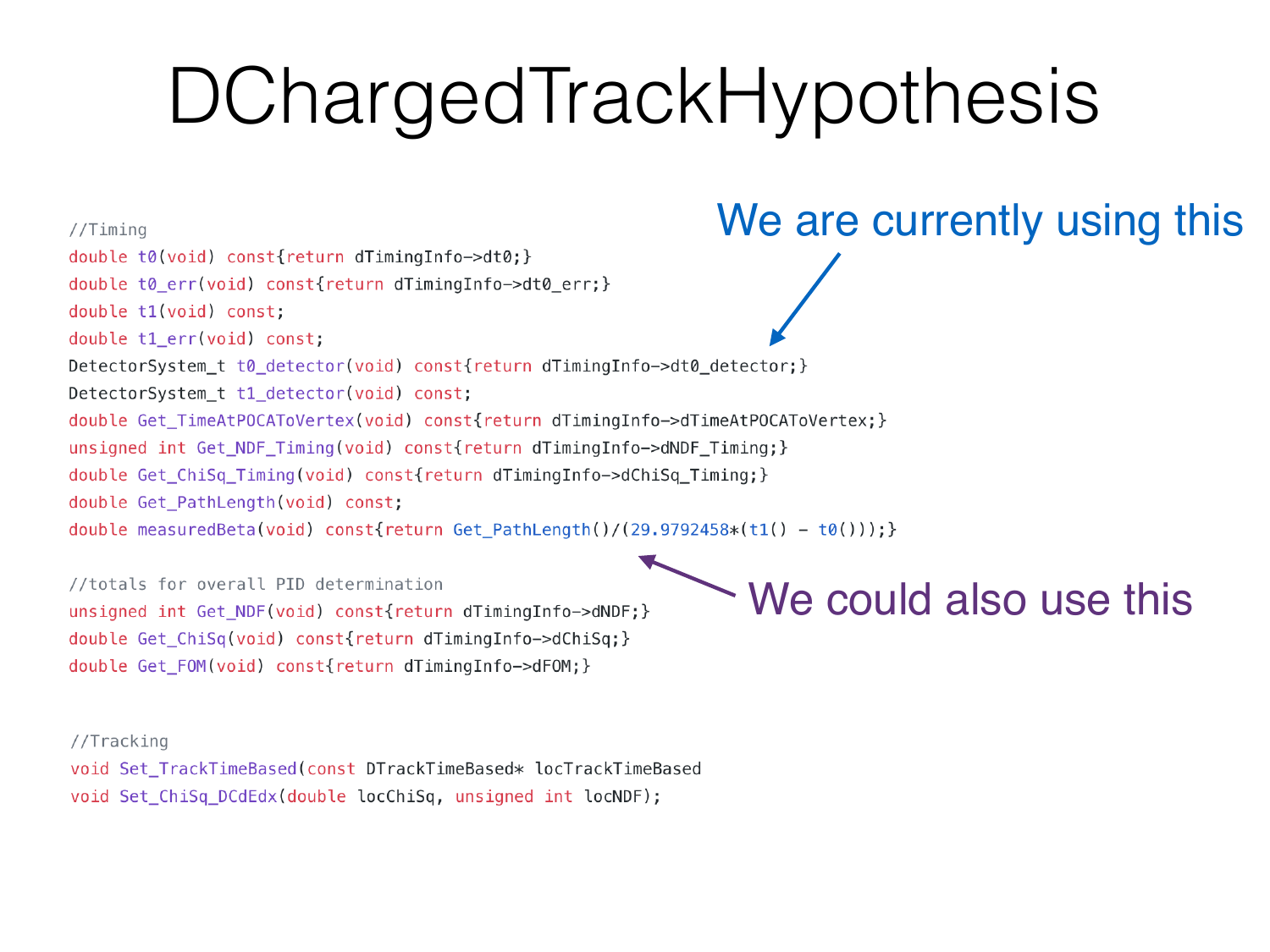

//totals for overall PID determination unsigned int Get\_NDF(void) const{return dTimingInfo->dNDF; } double Get\_ChiSq(void) const{return dTimingInfo->dChiSq;} double Get\_FOM(void) const{return dTimingInfo->dFOM; }

We could also use this

//Tracking

void Set TrackTimeBased(const DTrackTimeBased\* locTrackTimeBased void Set\_ChiSq\_DCdEdx(double locChiSq, unsigned int locNDF);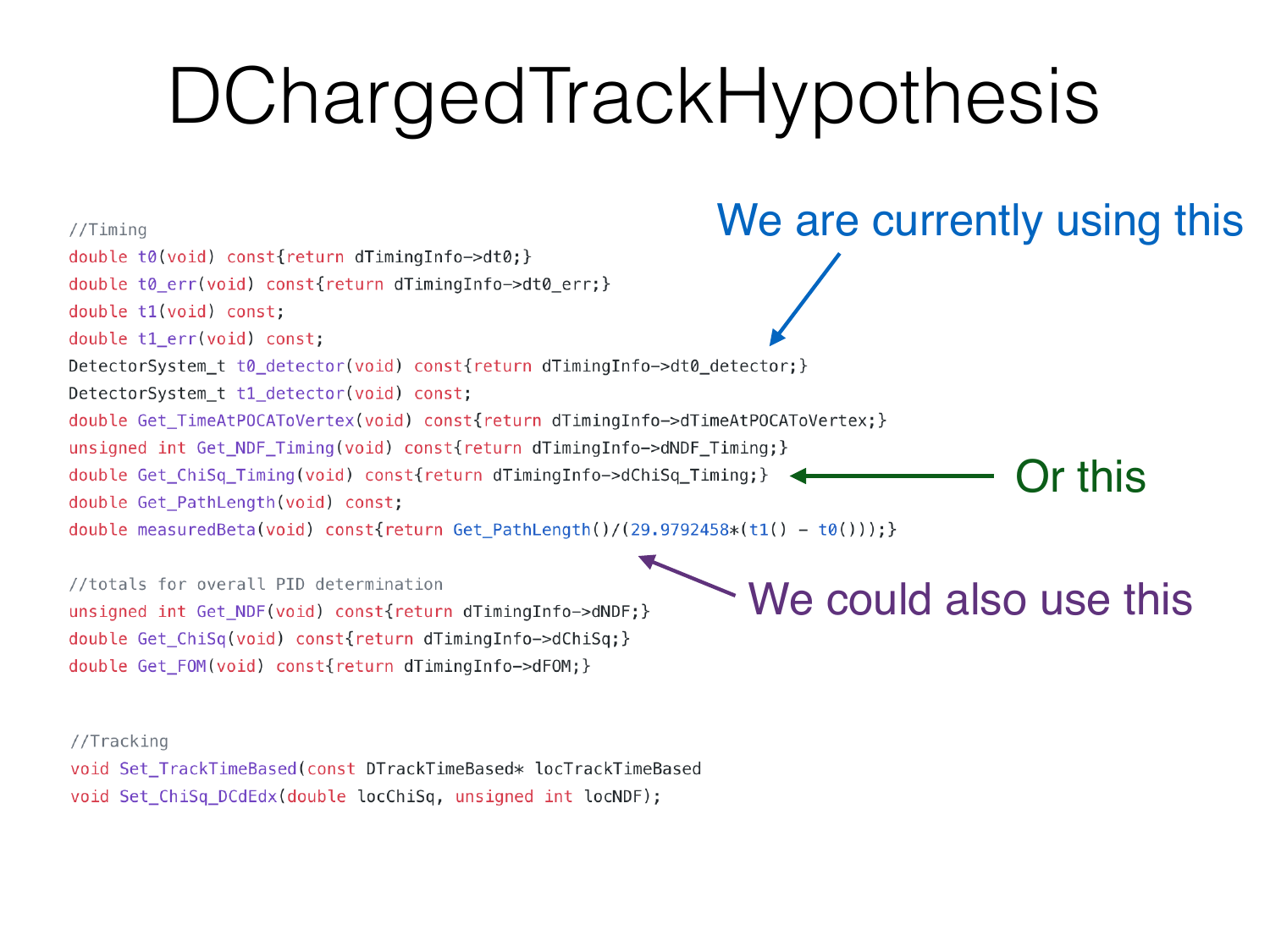

void Set\_ChiSq\_DCdEdx(double locChiSq, unsigned int locNDF);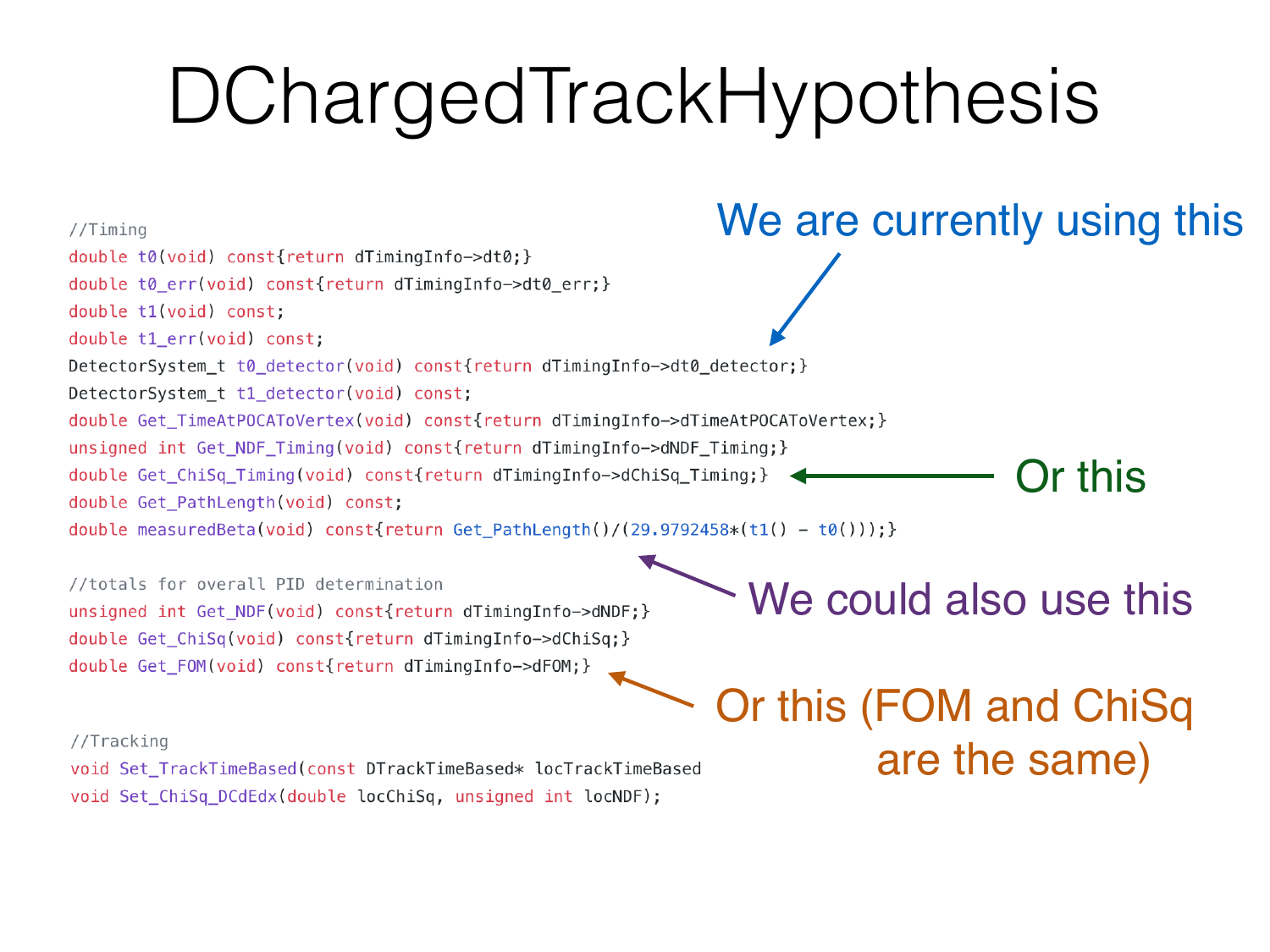

Why can't we Get() this?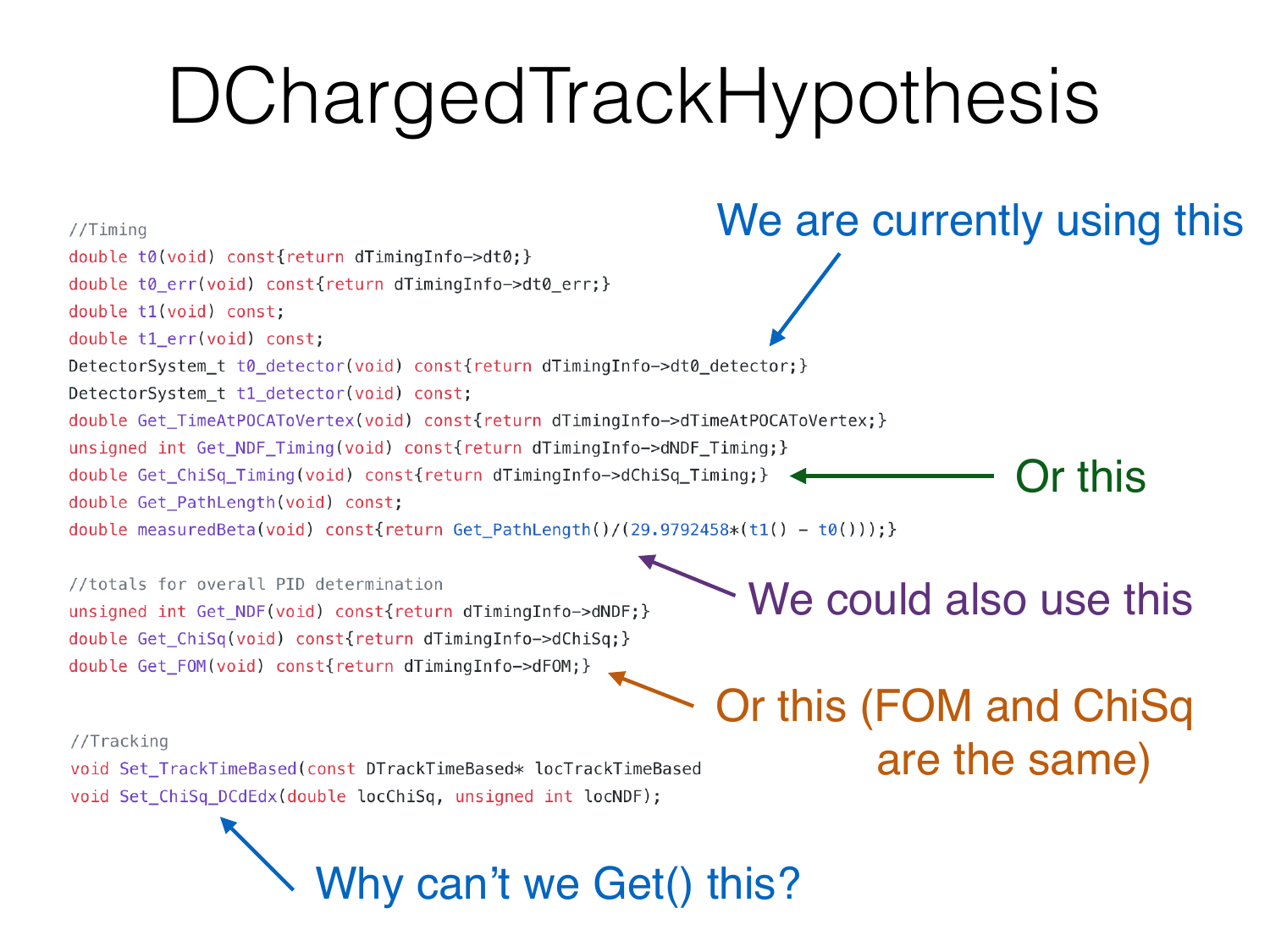#### dE/dx ChiSq

• Not currently implemented:

virtual jerror\_t CalcDCdEdxChiSq(DChargedTrackHypothesis  $*locChargedTrackHypothesis)$  const = 0;

- Example in DParticleID\_PID1
	- Calculation of expected dE/dx exists
	- Needs parameterization of dE/dx sigmas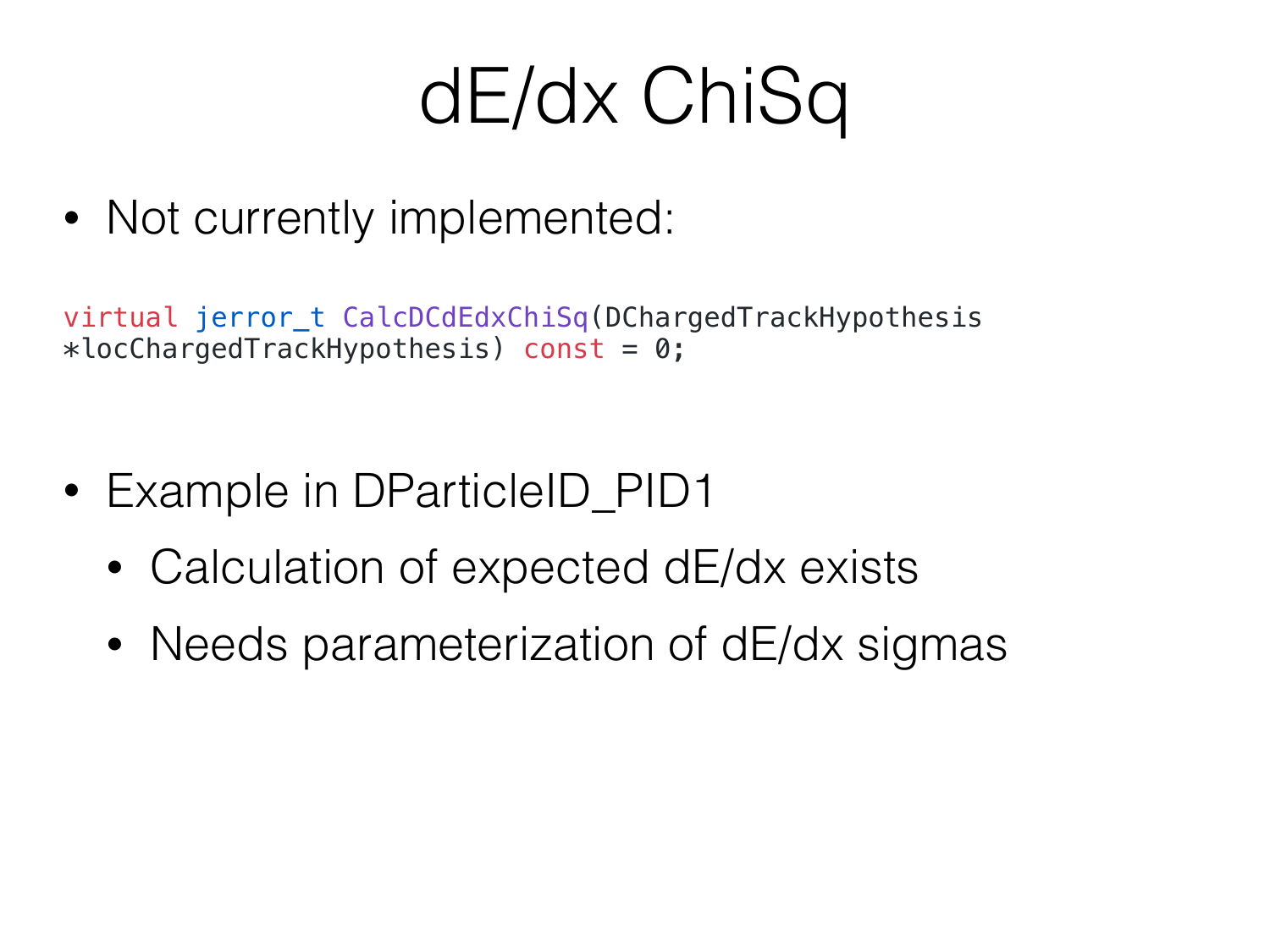#### DParticleID::Calc\_ChargedPIDFOM()

void DParticleID::Calc\_ChargedPIDFOM(DChargedTrackHypothesis\* locChargedTrackHypothesis) const

```
\{
```
 $\}$ 

CalcDCdEdxChiSq(locChargedTrackHypothesis);

unsigned int locTimingNDF =  $0$ ; double locTimingPull =  $0.0$ ; double locTimingChiSq =  $Calc_$ TimingChiSq(locChargedTrackHypothesis, locTimingNDF, locTimingPull); locChargedTrackHypothesis->Set\_ChiSq\_Timing(locTimingChiSq, locTimingNDF);

unsigned int locNDF Total = locChargedTrackHypothesis->Get NDF Timing() + locChargedTrackHypothesis->Get NDF DCdEdx(); double locChiSq Total = locChargedTrackHypothesis->Get ChiSq Timing() + locChargedTrackHypothesis->Get ChiSq DCdEdx(); double locFOM = (locNDF Total > 0) ? TMath::Prob(locChiSq Total, locNDF Total) : numeric limits<double>::quiet NaN(); locChargedTrackHypothesis->Set\_ChiSq\_Overall( acChiSq\_Total, locNDF\_Total, locFOM);

#### Probability from ChiSq

Timing ChiSq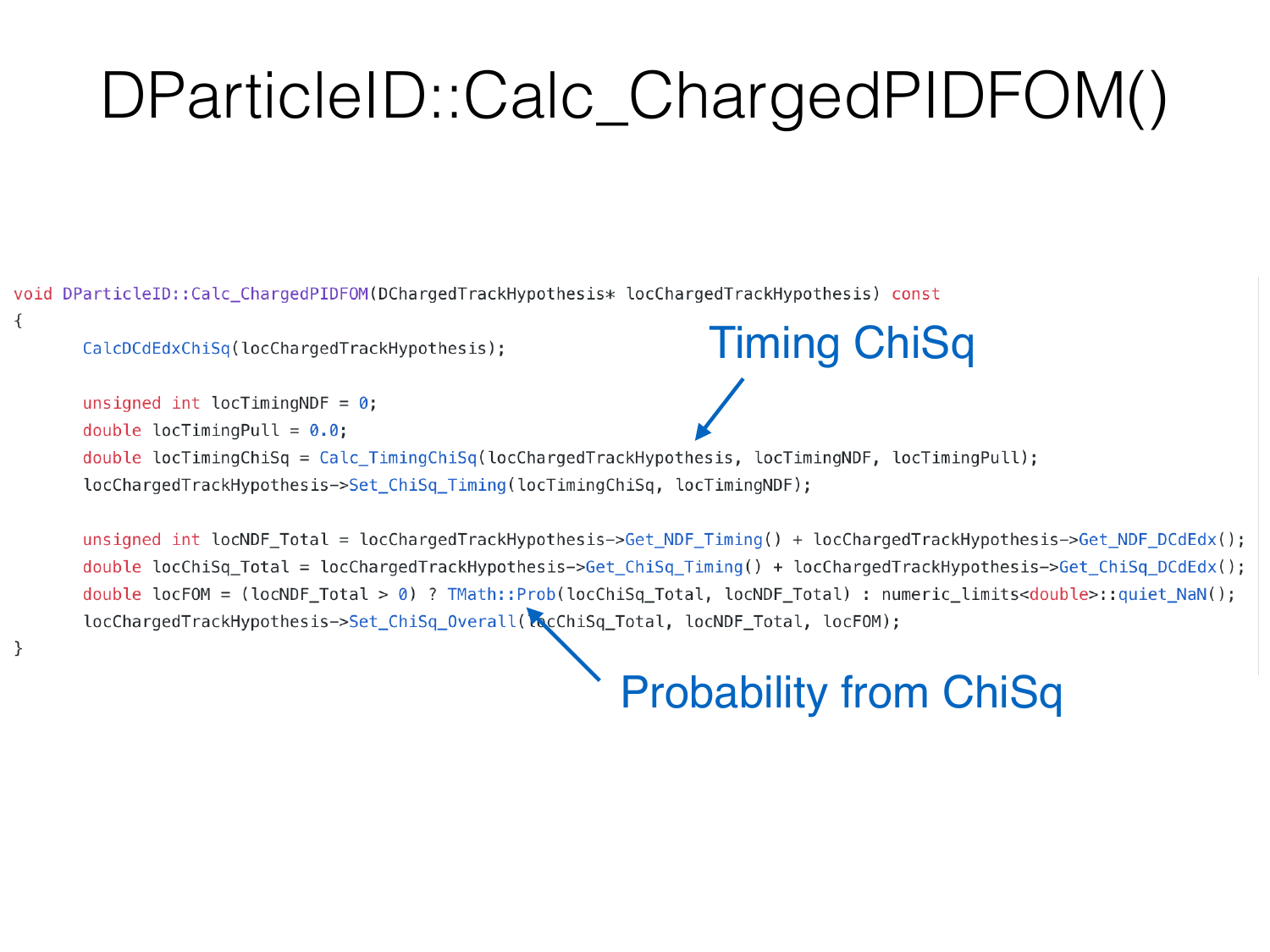#### DParticleID::Calc\_TimingChiSq()

double DParticleID::Calc\_TimingChiSq(const DChargedTrackHypothesis\* locChargedHypo, unsigned int &locNDF, double& locPull) con  $\{$ 

```
if((locChargedHypo -> t0detector)) == SYS_NULL) || (locChargedHypo -> t1detector)) == SYS_NULL)
```

```
// not matched to any hits
locNDF = 0;
locPull = 0.0;return 0.0;
```
 $\{$ 

}

 $\mathbf{I}$ 

```
double locStartTimeError = locChargedHypo\rightarrowt0_err();
double locTimeDifferenceVariance = (*locChargedHypo->errorMatrix())(6, 6) + locStartTimeError*locStartTimeError;
locPull = (locChargedHypo \rightarrow to() - locChargedHypo \rightarrow Get_TimeAtPOCAToVertex())/sqrt(locTimeDifferenceVariance);locNDF = 1;return locPull*locPull;
```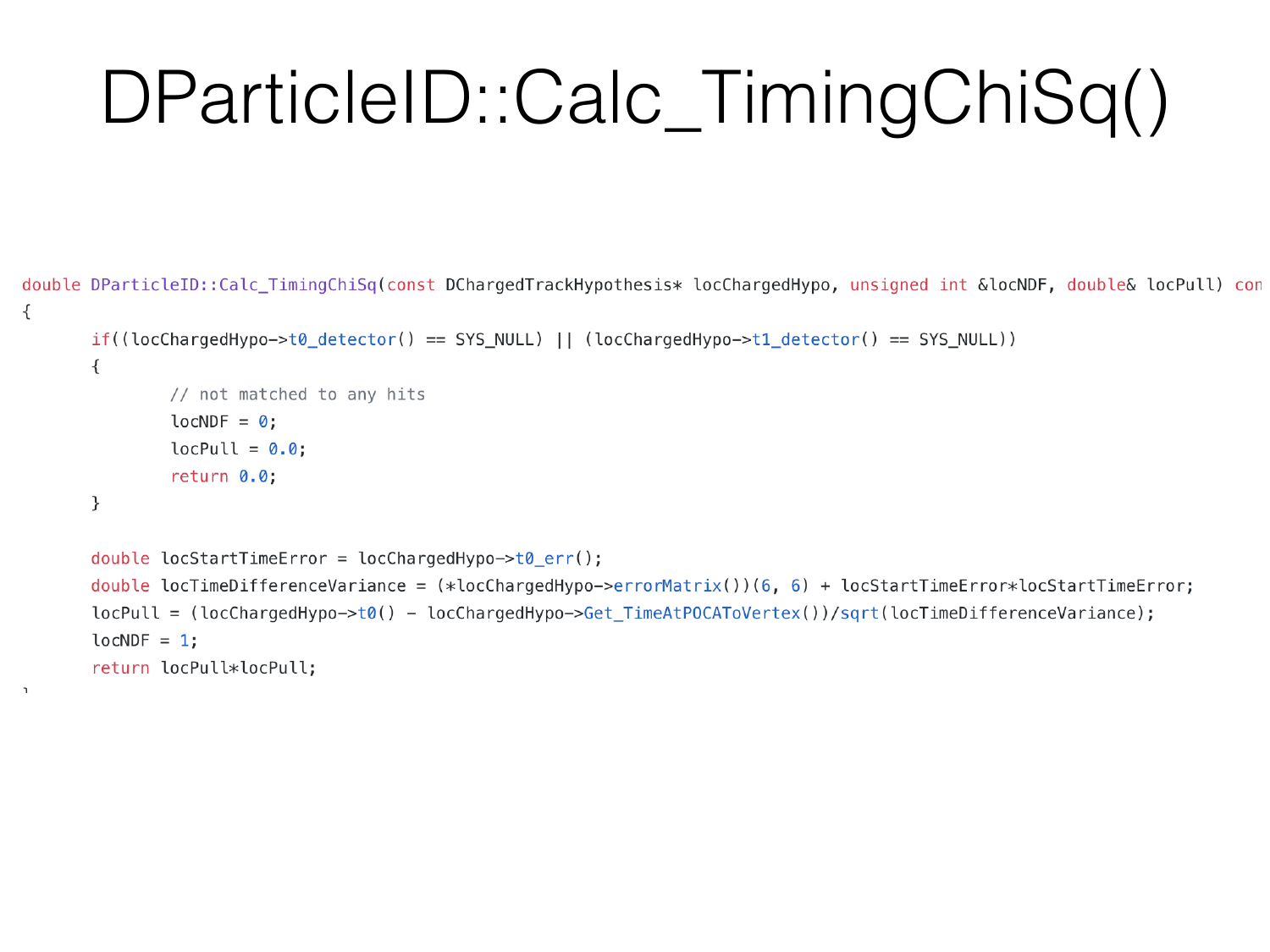DChargedTrackHypothesis\_factory ::Create\_ChargedTrackHypothesis()

- Currently using approximations added to the charged particle flight time variance
	- $\bullet$   $\sigma$ (SC) = 300 ps
	- $\sigma(TOF) = 100 \text{ ps}$
	- $\sigma(BCAL) = 300 \text{ ps}$
	- $\sigma$ (FCAL) = 500 ps
- Could use uncertainties of individual hits, if they are correct!
	- Also correlation between momentum and flight time
- TO from SC (if available), same fixed resolution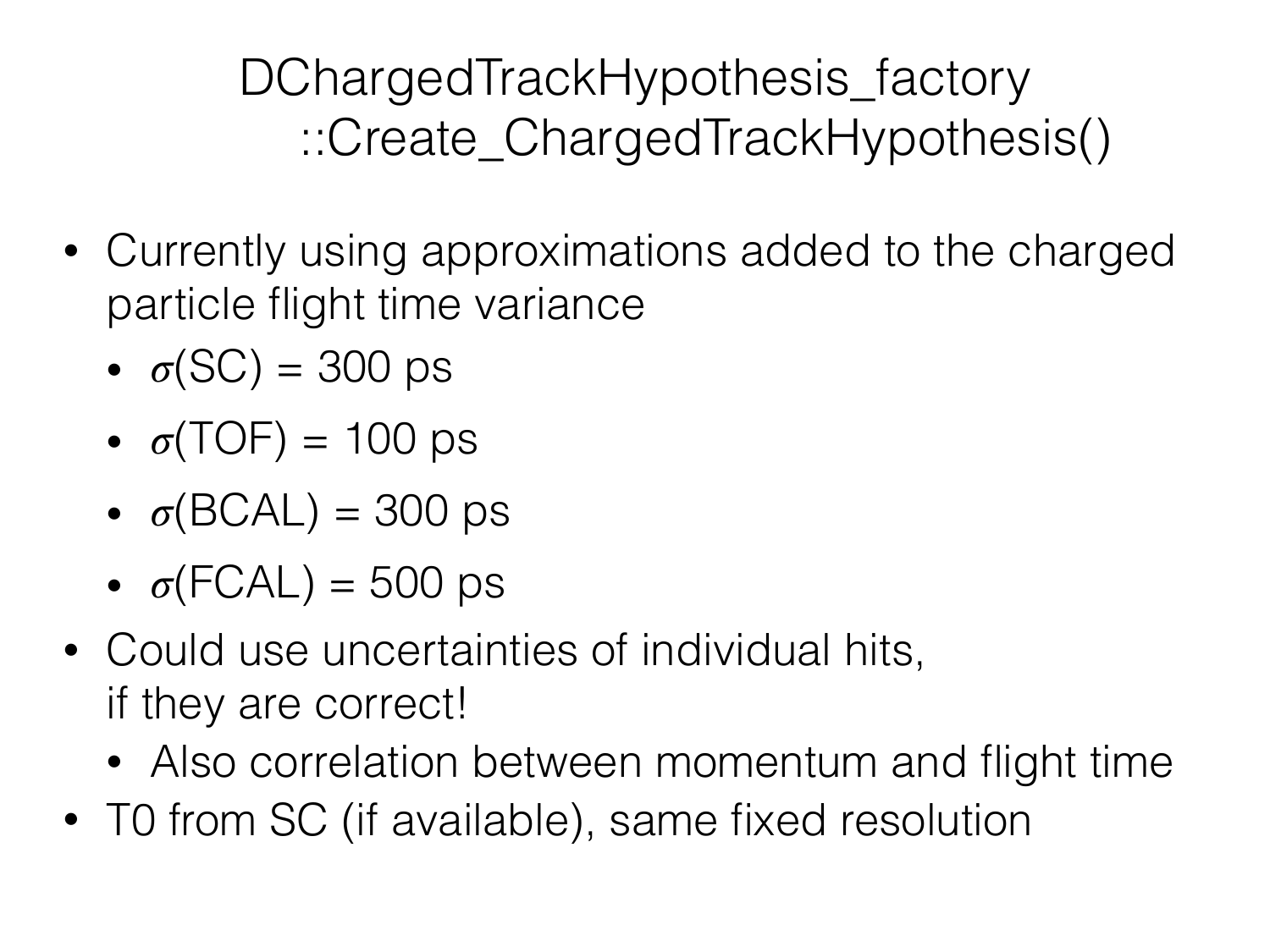# Other places to modify

- Hit time uncertainties also used in DParticleID::Get\_ClosestToTrack()
- Start time uncertainty in DTrackTimeBased\_factory::CreateStartTimeList()?
- Other CCDB constants?